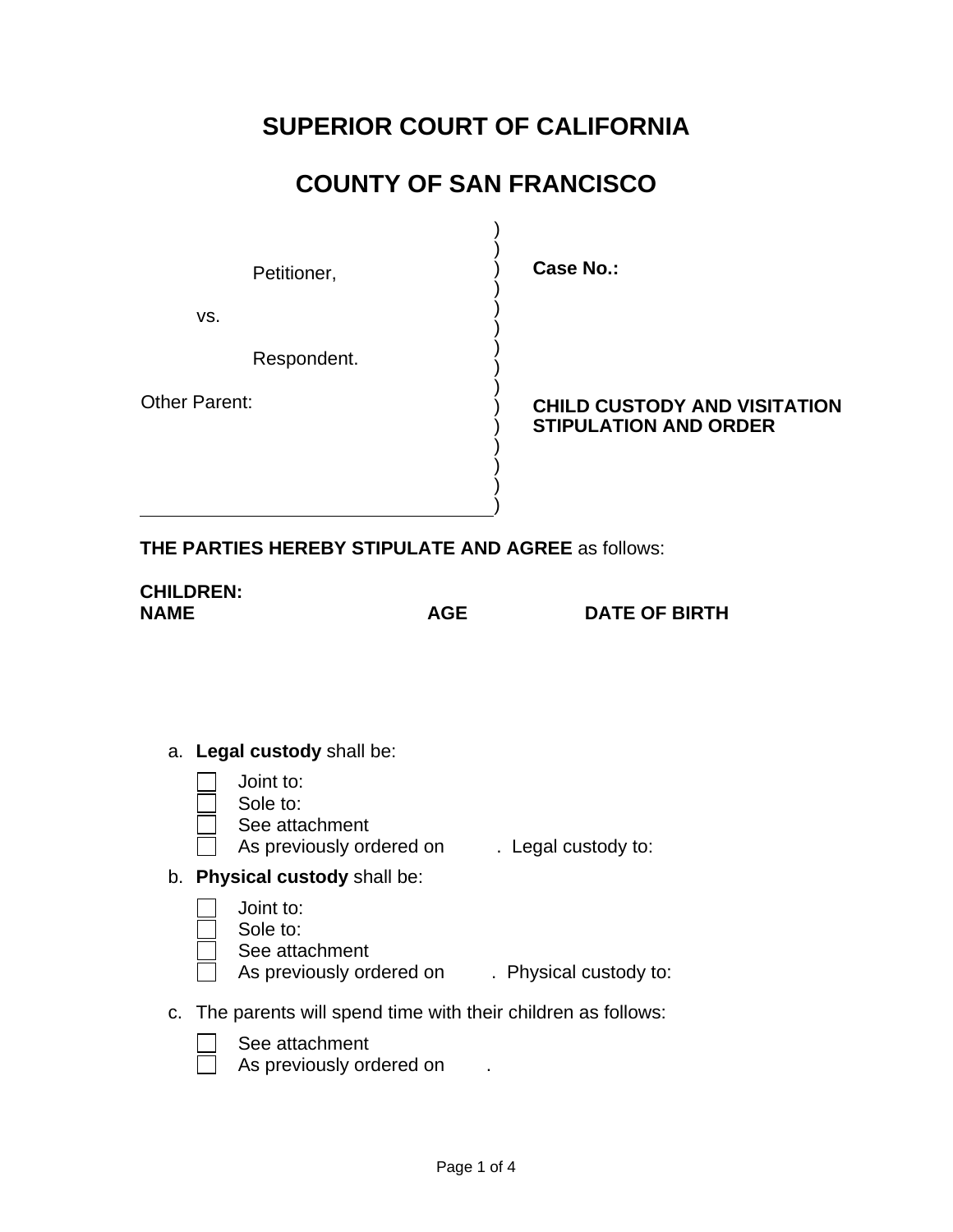### CHILD CUSTODY AND VISITATION STIPULATION AND ORDER

| d. | See attachment for parties' agreement regarding transportation for<br>visits and places for exchange.                                                                                      |
|----|--------------------------------------------------------------------------------------------------------------------------------------------------------------------------------------------|
|    | e. The minor child(ren) must not be removed by<br>except with prior<br>written consent of the other party or by Order of the Court:<br>From the State of California<br>From the following: |
|    | The parties agree to further mediation on<br>at                                                                                                                                            |
| g. | The parties agree to continue the hearing date currently scheduled<br>to<br>on                                                                                                             |
| h. | The parties agree to vacate the hearing date, currently scheduled on                                                                                                                       |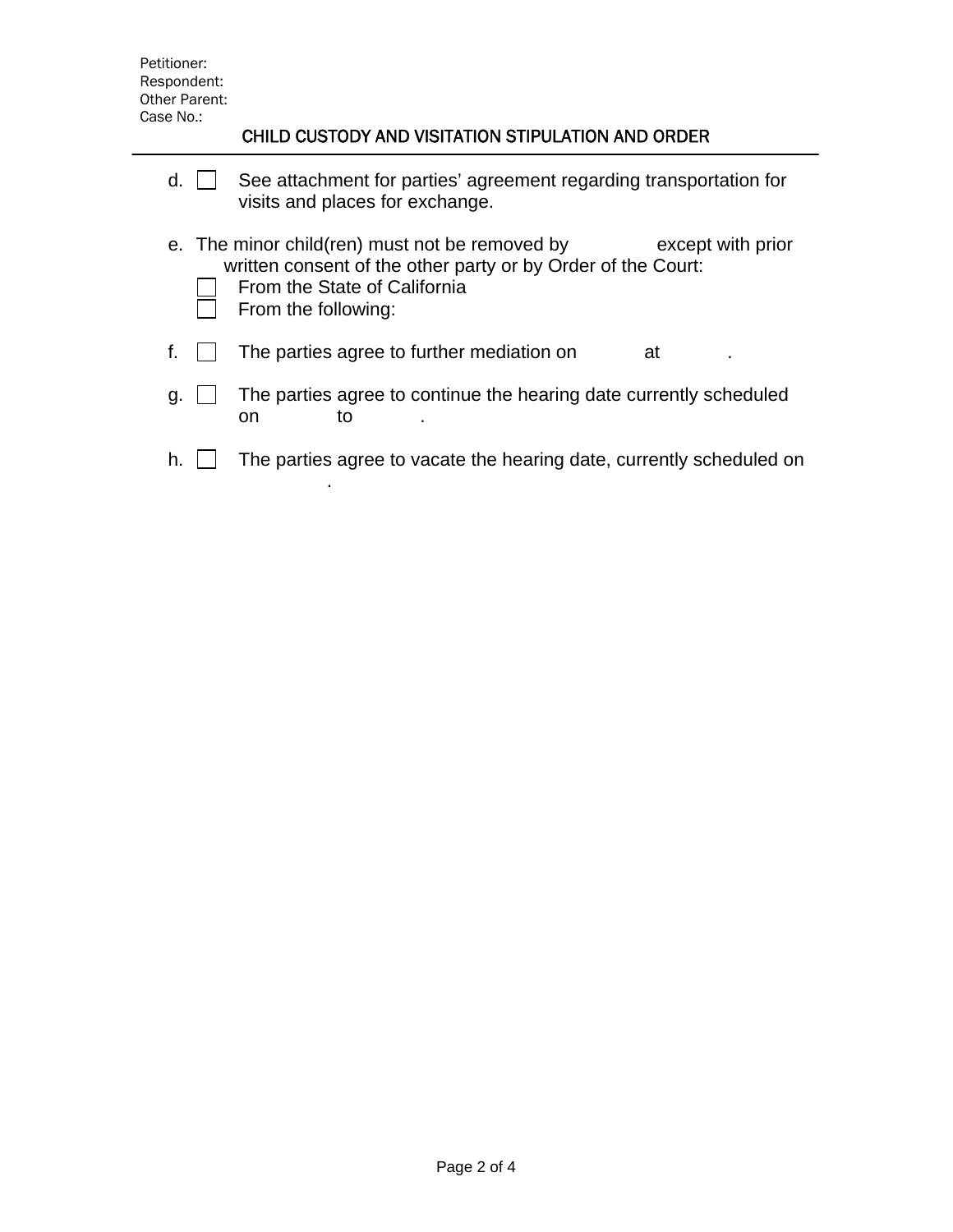#### CHILD CUSTODY AND VISITATION STIPULATION AND ORDER

We have each read, or have had read to us, this Stipulation and Agreement, including any attachments. We understand what is contained in this Stipulation, have agreed to its terms without coercion or duress, and request that the Court make our agreement an order of the Court. We understand that willful failure to comply with the provisions of this order will be a contempt of Court and may result in a fine and/or imprisonment. We waive any further notice of this Order. We agree that a commissioner sitting as a temporary judge may issue this order.

| Dated:                                 | Dated:                  |
|----------------------------------------|-------------------------|
| <b>Petitioner or Other Party</b>       | Respondent              |
| Dated:                                 | Dated:                  |
| Attorney for Petitioner or Other Party | Attorney for Respondent |
| Dated:                                 |                         |

Attorney for Minor

### **ORDER**

#### **THE COURT FINDS AND ORDERS:**

This Court has jurisdiction over the minor child/children as California is the child's home state and the United States is the country of habitual residence.

The foregoing Stipulation is hereby made an Order of the Court.

Dated:

JUDGE OF THE SUPERIOR COURT